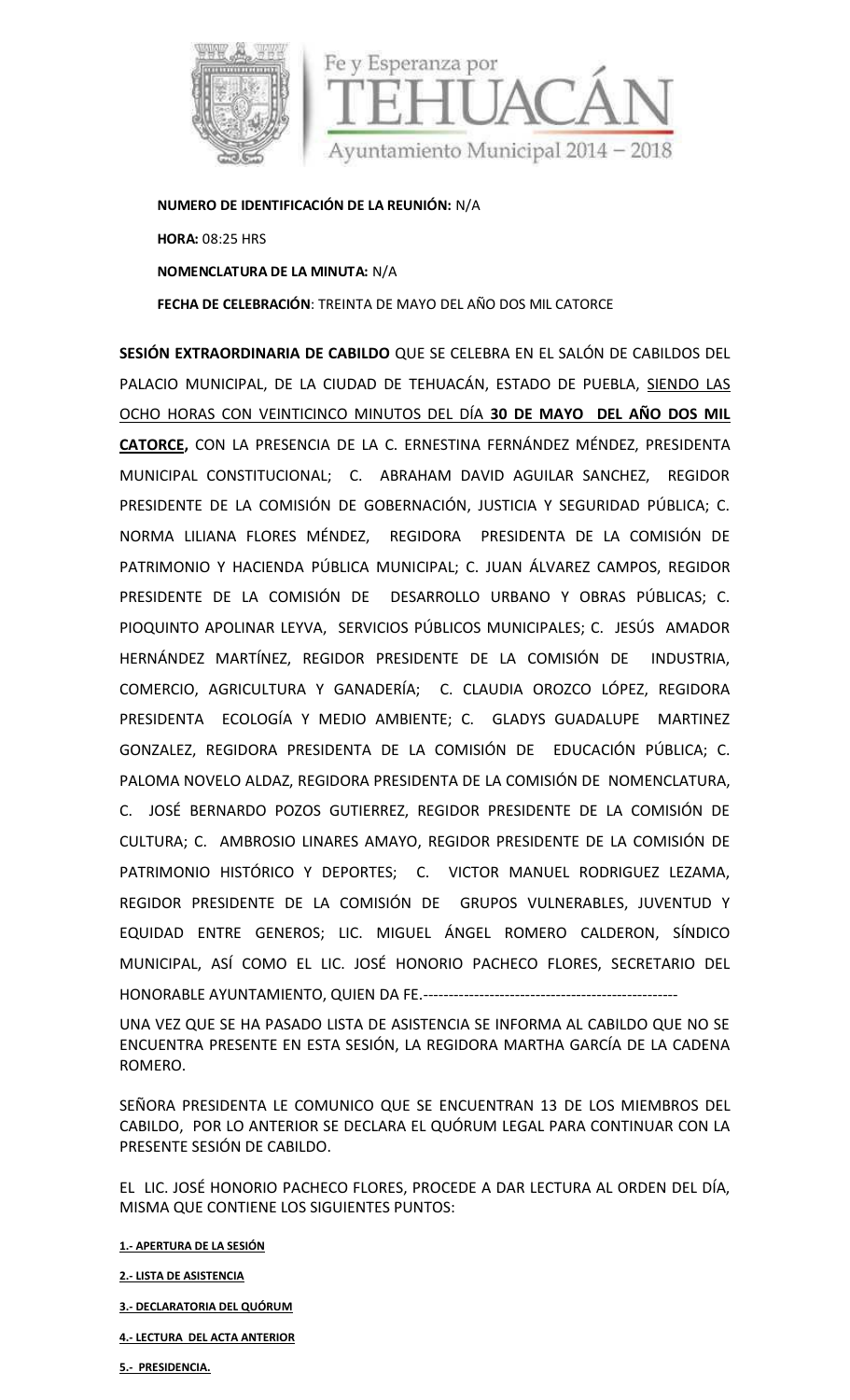ANÁLISIS, DISCUSIÓN Y EN SU CASO APROBACIÓN DEL PETITORIO QUE CONTIENE LA RATIFICACIÓN DEL PRESUPUESTO DE INGRESOS Y EL PRESUPUESTO DE EGRESOS DEL MUNICIPIO DE TEHUACÁN, PUEBLA, PARA EL EJERCICIO FISCAL 2014, QUE FUE APROBADO EN SESIÓN EXTRAORDINARIA DE CABILDO DE FECHA 17 DE DICIEMBRE DEL AÑO 2013.

#### **CLAUSURA.**

EL LIC. JOSÉ HONORIO PACHECO FLORES, DA CUENTA AL CABILDO DE UN ESCRITO PRESENTADO EN LA SECRETARÍA DEL AYUNTAMIENTO EL DÍA 30 DE MAYO DE 2014, RECIBIDO CON FOLIO 003580, MISMO QUE A LA LETRA DICE:

"… TEHUACÁN, PUE., A 30 DE MAYO DE 2014.

C. ERNESTINA FERNÁNDEZ MÉNDEZ, PRESIDENTA MUNICIPAL DE TEHUACAN.

ASUNTO.- NO ASISTENCIA A CABILDO.

LA QUE SUSCRIBE LIC. MARTHA GARCÍA DE LA CADENA ROMERO, REGIDORA PRESIDENTA DE LA COMISIÓN DE SALUBRIDAD Y ASISTENCIA PÚBLICA, POR ESTE MEDIO RECIBA UN CORDIAL SALUDO Y AL MISMO TIEMPO LE INFORMO QUE POR MOTIVOS DE TRABAJO TENGO QUE ESTAR PRESENTE EN LA CIUDAD DE PUEBLA A UNA REUNIÓN DE TRABAJO EN LA SECRETARÍA DE SALUD DEL ESTADO DE PUEBLA, CON LA LIC. MARÍA ELENA ORTIGOZA, ENCARGADA DEL PROGRAMA DE "MUNICIPIO SALUDABLE", ASÍ MISMO POR INVITACIÓN DE LA PERSONA CITADA ANTERIORMENTE ESTARÉ PRESENTE EN EL EVENTO **REEMA** REDUCCIÓN DE MUERTES MATERNAS, EN DICHO EVENTO PARTICIPARE COMO PONENTE CON EL TEMA "LA IMPORTANCIA DEL GENERO".

ES POR ESTA RAZÓN QUE PIDO DE LA MANERA MÁS ATENTA SE COMPRENDA LA INASISTENCIA A LA SESIÓN EXTRAORDINARIA DE CABILDO QUE SE ESTARÁ LLEVANDO A CABO EL DÍA DE HOY.

SIN OTRO PARTICULAR QUE TRATAR Y AGRADECIENDO DE ANTEMANO LA ATENCIÓN PRESTADA, QUEDO A SUS ÓRDENES.- ATENTAMENTE.- LIC. MARTHA GARCÍA DE LA CADENA ROMERO.- REGIDORA DE SALUBRIDAD Y ASISTENCIA PÚBLICA.- FIRMA ILEGIBLE.- C.C.P.- JOSÉ HONORIO PACHECO FLORES, SECRETARIO DEL H. AYUNTAMIENTO.

#### **EL CABILDO SE DA POR ENTERADO.**

**PRESIDENCIA.- ANÁLISIS, DISCUSIÓN Y EN SU CASO APROBACIÓN DEL PETITORIO QUE CONTIENE LA RATIFICACIÓN DEL PRESUPUESTO DE INGRESOS Y EL PRESUPUESTO DE EGRESOS DEL MUNICIPIO DE TEHUACÁN, PUEBLA, PARA EL EJERCICIO FISCAL 2014, QUE FUE APROBADO EN SESIÓN EXTRAORDINARIA DE CABILDO DE FECHA 17 DE DICIEMBRE DEL AÑO 2013.**

#### **"… TEHUACÁN, PUE., A 30 DE MAYO DEL 2014.**

#### **HONORABLE CABILDO:**

LA SUSCRITA ERNESTINA FERNÁNDEZ MÉNDEZ, CON FUNDAMENTO EN EL ARTÍCULO 115 FRACCIONES II Y IV DE LA CONSTITUCIÓN POLÍTICA DE LOS ESTADOS UNIDOS MEXICANOS, ARTÍCULO 103 INCISO C DE LA CONSTITUCIÓN POLÍTICA DEL ESTADO LIBRE Y SOBERANO DE PUEBLA; ARTÍCULO 147 DE LA LEY ORGÁNICA MUNCIIPAL, SOMETO A LA APROBACIÓN DE ESTE HONORABLE CUERPO EDILICIO EL PRESENTE PETITORIO POR MEDIO DEL CUAL **SE RATIFIQUE EL PRESUPUESTO DE INGRESOS Y EL PRESUPUESTO DE EGRESOS DEL MUNICIPIO DE TEHUACÁN, PUEBLA, PARA EL EJERCICIO FISCAL DEL 2014**, POR LO QUE:

#### **CONSIDERANDO**

I. QUE DE CONFORMIDAD CON LAS FRACCIONES II, IV DEL ARTÍCULO 115 DE LA CONSTITUCIÓN POLÍTICA DE LOS ESTADOS UNIDOS MEXICANOS, LOS MUNICIPIOS ESTARÁN INVESTIDOS DE PERSONALIDAD JURÍDICA Y MANEJARÁN SU PATRIMONIO CONFORME A LA LEY, ASÍ MISMO LOS MUNICIPIOS ADMINISTRARÁN LIBREMENTE SU HACIENDA, LA CUAL SE FORMARÁ DE LOS RENDIMIENTOS DE LOS BIENES QUE LES PERTENEZCAN, ASÍ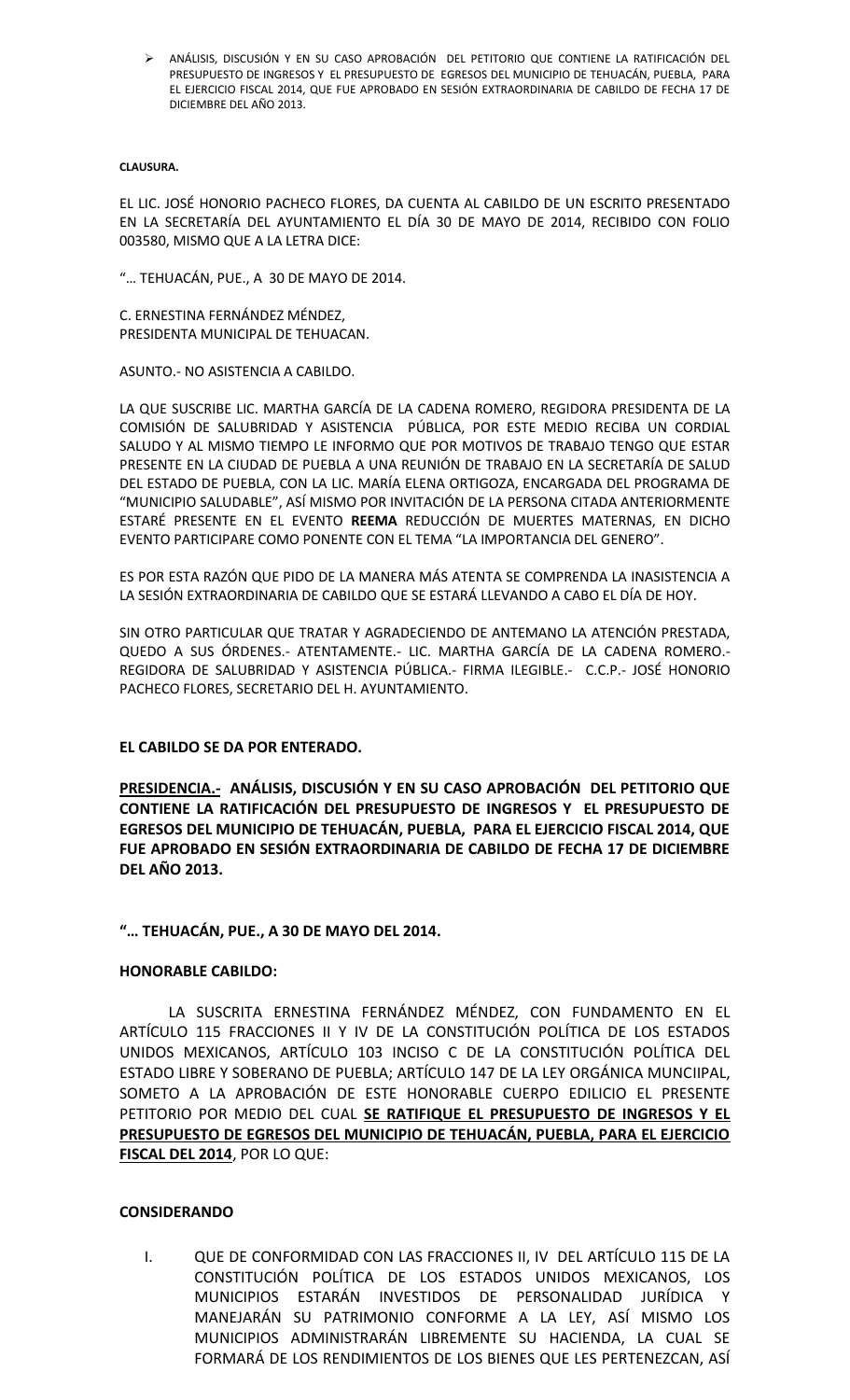COMO DE LAS CONTRIBUCIONES Y OTROS INGRESOS QUE LAS LEGISLATURAS ESTABLEZCAN A SU FAVOR; MISMAS DISPOSICIONES QUE SON TRASLADADAS AL PÁRRAFO PRIMERO DEL ARTÍCULO 103 Y A LA FRACCIÓN III DEL ARTÍCULO 105 DE LA CONSTITUCIÓN POLÍTICA DEL ESTADO LIBRE Y SOBERANO DE PUEBLA, ASÍ COMO AL ARTÍCULO 3 DE LA LEY ORGÁNICA MUNICIPAL;

- II. QUE EL ARTÍCULO 148 DE LA MISMA LEY ORGÁNICA MUNICIPAL ESTATUYE QUE EL PRESUPUESTO DE EGRESOS DEBERÁ CONTENER LAS PREVISIONES DE GASTO PÚBLICO QUE HABRÁN DE REALIZAR LOS MUNICIPIOS, SIENDO QUE EL GASTO PÚBLICO COMPRENDE LAS EROGACIONES QUE POR CONCEPTO DE GASTO CORRIENTE, INVERSIÓN FÍSICA, INVERSIÓN FINANCIERA, O CUALQUIER OTRA EROGACIÓN, ASÍ COMO LA CANCELACIÓN DE PASIVO REALICEN LOS AYUNTAMIENTOS EN EL EJERCICIO DE SUS FACULTADES;
- III. QUE DE CONFORMIDAD CON EL ARTÍCULO 78 DE LA LEY ORGÁNICA MUNICIPAL, EN SUS FRACCIONES IX Y LA PARTE CONDUCENTE DE LA SIMILAR LVII, SON ATRIBUCIONES DE LOS AYUNTAMIENTOS EL APROBAR EL PRESUPUESTO DE EGRESOS DEL AÑO SIGUIENTE, A MÁS TARDAR DENTRO DE LOS CINCO DÍAS SIGUIENTES A AQUÉL EN EL QUE SE HAYA APROBADO LA LEY DE INGRESOS DEL MUNICIPIO DE QUE SE TRATE, QUE DEBERÁ ENVIAR AL EJECUTIVO DEL ESTADO, PARA QUE ORDENE SU PUBLICACIÓN EN EL PERIÓDICO OFICIAL DEL ESTADO, REMITIENDO COPIA DEL MISMO AL ÓRGANO DE FISCALIZACIÓN SUPERIOR DEL ESTADO, ASÍ COMO PROVEER LO CONDUCENTE PARA LA ORGANIZACIÓN ADMINISTRATIVA DEL GOBIERNO MUNICIPAL DE ACUERDO CON LAS NECESIDADES Y EL PRESUPUESTO DEL MUNICIPIO;
- IV. QUE DE ACUERDO A LO PRECEPTUADO POR EL ARTÍCULO 91 FRACCIONES XXXV, XLIX, LII Y LIII DE LA LEY ORGÁNICA MUNICIPAL SON FACULTADES Y OBLIGACIONES DEL PRESIDENTE MUNICIPAL EL INFORMAR AL AYUNTAMIENTO SI LOS PRESUPUESTOS DE INGRESOS Y DE EGRESOS CUMPLEN CON LAS EXIGENCIAS PÚBLICAS; VIGILAR QUE LOS GASTOS MUNICIPALES SE EFECTÚEN CON ESTRICTO APEGO AL PRESUPUESTO, BAJO CRITERIOS DE DISCIPLINA, RACIONALIDAD Y AUSTERIDAD; PROMOVER Y VIGILAR LA FORMULACIÓN DEL PROYECTO DE PRESUPUESTO DE INGRESOS DEL MUNICIPIO PARA EL EJERCICIO INMEDIATO, SU ESTUDIO POR EL AYUNTAMIENTO Y SU ENVÍO OPORTUNO AL CONGRESO DEL ESTADO, A TRAVÉS DEL EJECUTIVO DEL ESTADO, PARA SU APROBACIÓN, ASÍ COMO PROMOVER Y VIGILAR LA FORMULACIÓN DEL PROYECTO DE PRESUPUESTO DE EGRESOS PARA EL EJERCICIO INMEDIATO Y SOMETERLO AL AYUNTAMIENTO PARA SU APROBACIÓN Y PUBLICACIÓN EN EL PERIÓDICO OFICIAL DEL ESTADO, REMITIENDO COPIA DEL MISMO A LA AUDITORÍA SUPERIOR DEL ESTADO; FACULTADES Y OBLIGACIONES ESTÁS QUE SE ARMONIZAN CON LA LETRA DEL ARTÍCULO 145 DE LA MISMA LEY QUE ESTABLECE QUE LA COMISIÓN DE PATRIMONIO Y HACIENDA PÚBLICA MUNICIPAL, EL PRESIDENTE MUNICIPAL Y DEMÁS COMISIÓNES QUE DETERMINE EL AYUNTAMIENTO, A MÁS TARDAR EN LA PRIMERA QUINCENA DEL MES DE OCTUBRE DE CADA AÑO, ELABORARÁN EL ANTEPROYECTO DE LEY DE INGRESOS Y DE PRESUPUESTO DE EGRESOS;
- V. QUE EN SESIÓN EXTRAORDINARIA DE CABILDO DEL DÍA DIECISIETE DE DICIEMBRE DEL AÑO DOS MIL TRECE, TAL Y COMO CONSTA EN EL LIBRO CORRESPONDIENTE, EL PLENO DEL CABILDO MUNICIPAL DE LA ADMINISTRACIÓN DEL HONORABLE AYUNTAMIENTO DE TEHUACÁN, PUEBLA, 2011-2014 APROBÓ EL DICTAMEN PRESENTADO POR LA COMISIÓN DE PATRIMONIO, HACIENDA PÚBLICA MUNICIPAL DE ESA MISMA ADMINISTRACIÓN, RELATIVO AL PRESUPUESTO DE INGRESOS Y EGRESOS DEL MUNICIPIO DE TEHUACÁN, PUEBLA, PARA EL EJERCICIO FISCAL DEL 2014, DE CONFORMIDAD CON EL TEXTO DE MISMO DICTAMEN Y SUS ANEXOS DOCUMENTALES, EL CUAL SIGUIÓ EL TRÁMITE AL QUE DE CONFORMIDAD CON LA LEY ESTABA SUJETO PARA SER DEFINITIVO Y APLICABLE EN EL ÁMBITO MUNICIPAL Y QUE DERIVADO DEL CAMBIO DE LA ADMINISTRACIÓN MUNICIPAL POR EL NUEVO PERIODO LECTIVO 2014-2018 DE CONFORMIDAD CON EL ARTÍCULO 50 DE LA MISMA LEY ORGÁNICA MUNICIPAL RIGE HASTA ESTE MOMENTO PARA LA PRESENTE ADMINISTRACIÓN MUNICIPAL DEL HONORABLE AYUNTAMIENTO DE TEHUACÁN, PUEBLA 2014-2018 DE ACUERDO A LOS SIGUIENTES RUBROS GENERALES: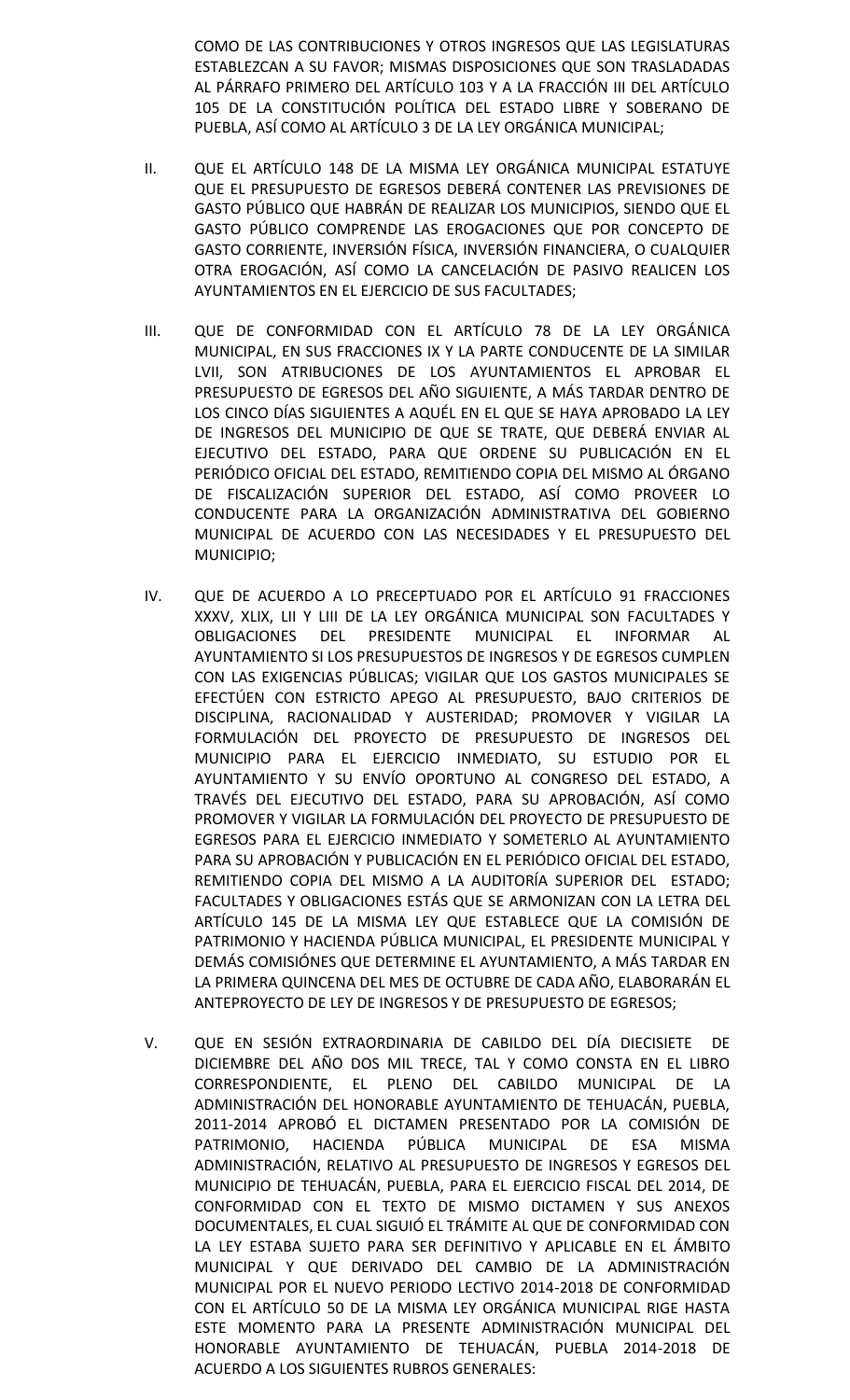### **A. PRESUPUESTO DE INGRESOS:**

|      | <b>INGRESOS</b>                 | <b>TOTAL</b>   |
|------|---------------------------------|----------------|
| 0100 | <b>IMPUESTOS</b>                | 35'352,036.15  |
| 0200 | <b>DERECHOS</b>                 | 47'824,572.63  |
| 0300 | <b>PRODUCTOS</b>                | 5'909,759.44   |
| 0400 | <b>APROVECHAMIENTOS</b>         | 10'869,310.85  |
| 0500 | PARTICIPACIONES FEDERALES       | 203'044,788.17 |
| 0600 | <b>INGRESOS EXTRAORDINARIOS</b> | 60'579,064.77  |
| 0700 | FONDO PARA LA INVERSION PUBLICA | 255'137,274.93 |
|      |                                 |                |

# TOTAL INGRESOS **618'716,806.94**

#### **B. PRESUPUESTO DE EGRESOS:**

|                      | <b>EGRESOS</b>                           |                | <b>TOTAL</b>   |  |
|----------------------|------------------------------------------|----------------|----------------|--|
| 1000                 | <b>SERVICIOS PERSONALES</b>              |                | 167'790,336.49 |  |
| 2000                 | <b>MATERIALES Y SUMINISTROS</b>          |                | 37'821,311.15  |  |
| 3000                 | <b>SERVICIOS GENERALES</b>               |                | 89'796,167.47  |  |
| 4000                 | SUBSIDIO, TRANSFERENCIAS Y AYUDAS        |                | 50'665,265.54  |  |
| 5000                 | <b>BIENES MUEBLES E INMUEBLES</b>        |                | 14'458,888.90  |  |
| 6000                 | <b>INVERSION PÚBLICA</b>                 |                | 247'174,765.00 |  |
| 9000                 | DEUDA PUBLICA, PASIVO CIRCULANTE Y OTROS |                | 11'010,072.38  |  |
|                      |                                          |                |                |  |
| <b>TOTAL EGRESOS</b> |                                          | 618'716.806.94 |                |  |

VI. QUE EL ARTÍCULO 147 DE LA LEY ORGÁNICA MUNICIPAL, DETERMINA QUE TRATÁNDOSE DEL EJERCICIO QUE CORRESPONDA AL INICIO DE LA ADMINISTRACIÓN MUNICIPAL, EL AYUNTAMIENTO ELECTO DEBERÁ RATIFICAR O, EN SU CASO, PROPONER MODIFICACIONES AL PRESUPUESTO DE EGRESOS VIGENTE A MÁS TARDAR EL PRIMERO DE JUNIO DEL AÑO CORRESPONDIENTE, DETERMINANDO QUE DESPUÉS DE ESTA FECHA NO SE PODRÁ PROPONER MODIFICACIÓN ALGUNA Y QUE EN CASO DE QUE SE PROPONGAN MODIFICACIONES, LAS MISMAS DEBERÁN SER APROBADAS POR LA MAYORÍA DEL CABILDO, HACIÉNDOLO DEL CONOCIMIENTO A LA AUDITORÍA SUPERIOR DEL ESTADO.

POR LO EXPUESTO EN LOS CONSIDERANDOS QUE ANTECEDEN Y EN USO DE LAS FACULTADES CONFERIDAS SE PROPONE A CONSIDERACIÓN DE ESTE HONORABLE CUERPO COLEGIADO EL SIGUIENTE:

#### **P E T I T O R I O**

**PRIMERO.-** SE RATIFIQUE EL PRESUPUESTO DE INGRESOS Y EL PRESUPUESTO DE EGRESOS DEL MUNICIPIO DE TEHUACÁN, PUEBLA, PARA EL EJERCICIO FISCAL DEL 2014, APROBADO EN SESIÓN EXTRAORDINARIA DEL 17 DE DICIEMBRE DEL AÑO 2013.

**SEGUNDO.-** TAL Y COMO LO PRECEPTÚA EL ARTÍCULO 147 DE LA LEY ORGÁNICA MUNICIPAL, HAGASE DEL CONOCIMIENTO DE LA RATIFICACIÓN DEL PRESUPUESTO DE INGRESOS Y PRESUPUESTO DE EGRESOS DEL MUNICIPIO DE TEHUACÁN, PUEBLA, PARA EL EJERCICIO FISCAL DEL AÑO 2014, A LA AUDITORÍA SUPERIOR DEL ESTADO DE PUEBLA.- ATENTAMENTE.- C. ERNESTINA FERNÁNDEZ MÉNDEZ.- FIRMA ILEGIBLE…"

SEÑORA PRESIDENTA, REGIDORES Y SÍNDICO MUNICIPAL, EN VOTACION SE LES CONSULTA SI SE APRUEBA LA PROPUESTA EN CUESTIÓN, LOS QUE ESTÉN POR LA AFIRMATIVA SÍRVANSE MANIFESTARLO LEVANTANDO LA MANO.

HABIÉNDOSE ANALIZADO AMPLIAMENTE EL CONTENIDO DEL DICTAMEN DE REFERENCIA, POR MAYORÍA CON 12 VOTOS A FAVOR Y 1 ABSTENCIÓN POR PARTE DE LA REGIDORA PALOMA NOVELO ALDAZ; INTEGRANTES DEL HONORABLE CABILDO, SE DETERMINA EL SIGUIENTE: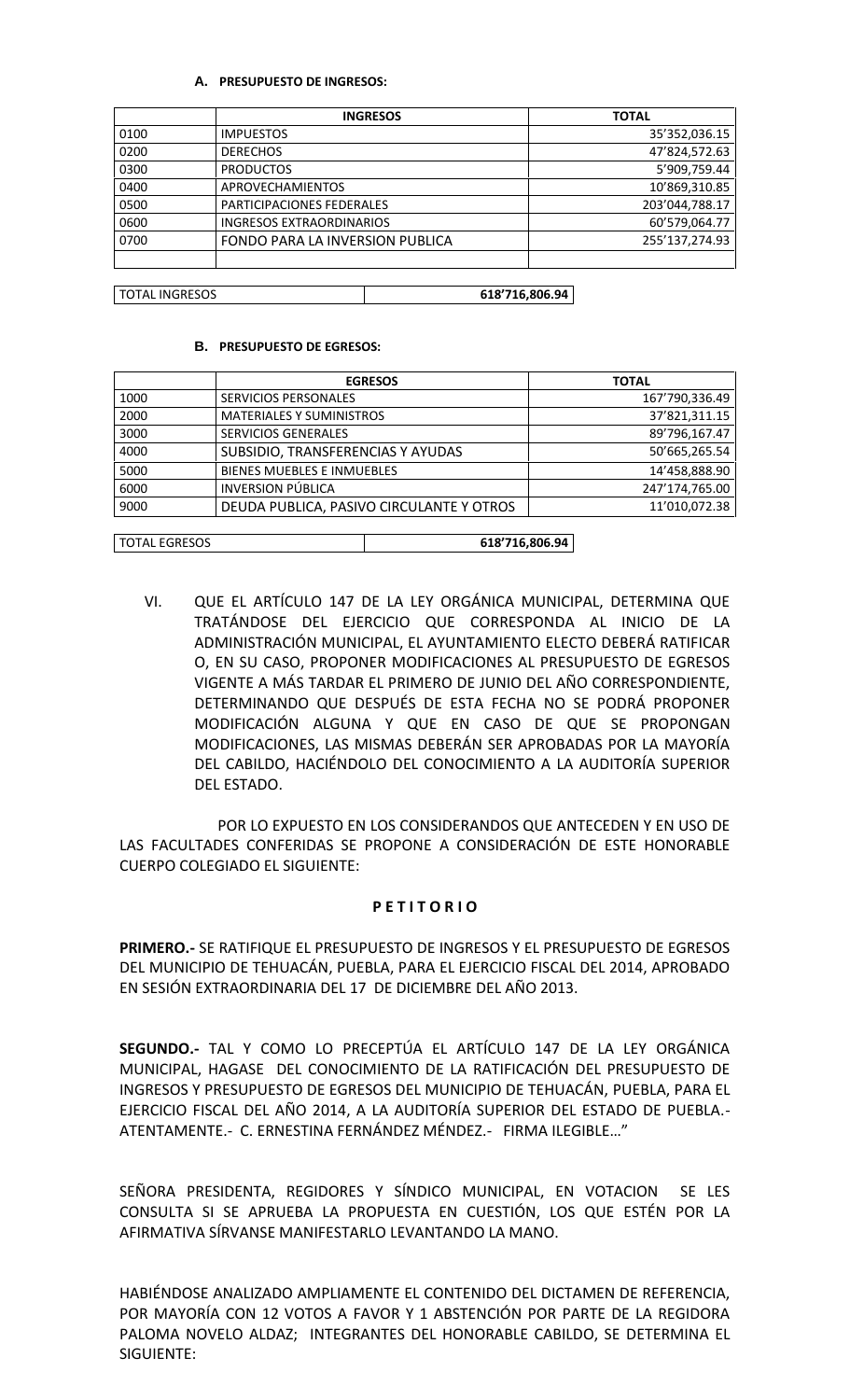### **A C U E R D O**

**PRIMERO.-** SE RATIFICA EL PRESUPUESTO DE INGRESOS Y EL PRESUPUESTO DE EGRESOS DEL MUNICIPIO DE TEHUACÁN, PUEBLA, PARA EL EJERCICIO FISCAL DEL 2014, APROBADO EN SESIÓN EXTRAORDINARIA DEL 17 DE DICIEMBRE DEL AÑO 2013, MISMO QUE ARROJA LO SIGUIENTE:

## **A. PRESUPUESTO DE INGRESOS:**

|      | <b>INGRESOS</b>                 | <b>TOTAL</b>   |
|------|---------------------------------|----------------|
| 0100 | <b>IMPUESTOS</b>                | 35'352,036.15  |
| 0200 | <b>DERECHOS</b>                 | 47'824,572.63  |
| 0300 | <b>PRODUCTOS</b>                | 5'909,759.44   |
| 0400 | <b>APROVECHAMIENTOS</b>         | 10'869,310.85  |
| 0500 | PARTICIPACIONES FEDERALES       | 203'044,788.17 |
| 0600 | <b>INGRESOS EXTRAORDINARIOS</b> | 60'579,064.77  |
| 0700 | FONDO PARA LA INVERSION PUBLICA | 255'137,274.93 |
|      |                                 |                |

TOTAL INGRESOS **618'716,806.94**

## **B. PRESUPUESTO DE EGRESOS:**

|      | <b>EGRESOS</b>                           | <b>TOTAL</b>   |
|------|------------------------------------------|----------------|
| 1000 | <b>SERVICIOS PERSONALES</b>              | 167'790,336.49 |
| 2000 | <b>MATERIALES Y SUMINISTROS</b>          | 37'821,311.15  |
| 3000 | <b>SERVICIOS GENERALES</b>               | 89'796,167.47  |
| 4000 | SUBSIDIO, TRANSFERENCIAS Y AYUDAS        | 50'665,265.54  |
| 5000 | <b>BIENES MUEBLES E INMUEBLES</b>        | 14'458,888.90  |
| 6000 | <b>INVERSION PÚBLICA</b>                 | 247'174,765.00 |
| 9000 | DEUDA PUBLICA, PASIVO CIRCULANTE Y OTROS | 11'010,072.38  |

| <b>TOTAL EGRESOS</b> | 618'716,806.94 |
|----------------------|----------------|
|----------------------|----------------|

**SEGUNDO.-** TAL Y COMO LO PRECEPTÚA EL ARTÍCULO 147 DE LA LEY ORGÁNICA MUNICIPAL, HAGASE DEL CONOCIMIENTO DE LA RATIFICACIÓN DEL PRESUPUESTO DE INGRESOS Y PRESUPUESTO DE EGRESOS DEL MUNICIPIO DE TEHUACÁN, PUEBLA, PARA EL EJERCICIO FISCAL DEL AÑO 2014, A LA AUDITORÍA SUPERIOR DEL ESTADO DE PUEBLA.

LO ANTERIOR CON FUNDAMENTO EN LOS DISPOSITIVOS LEGALES INVOCADOS EN EL DICTAMEN DE REFERENCIA.

NO HABIÉNDO ASUNTO QUE TRATAR SE DA POR TERMINADA LA PRESENTE SESIÓN DE CABILDO, SIENDO LAS OCHO HORAS CON TREINTA Y NUEVE MINUTOS DEL DÍA TREINTA| DE MAYO DEL AÑO DOS MIL CATORCE, PROCEDIENDOSE A LEVANTAR LA PRESENTE ACTA QUE FIRMAN LOS QUE EN ELLA INTERVINIERON.- DOY FE.-----------

## **SECRETARIO DEL H. AYUNTAMIENTO**

### **LIC. JOSÉ HONORIO PACHECO FLORES.**